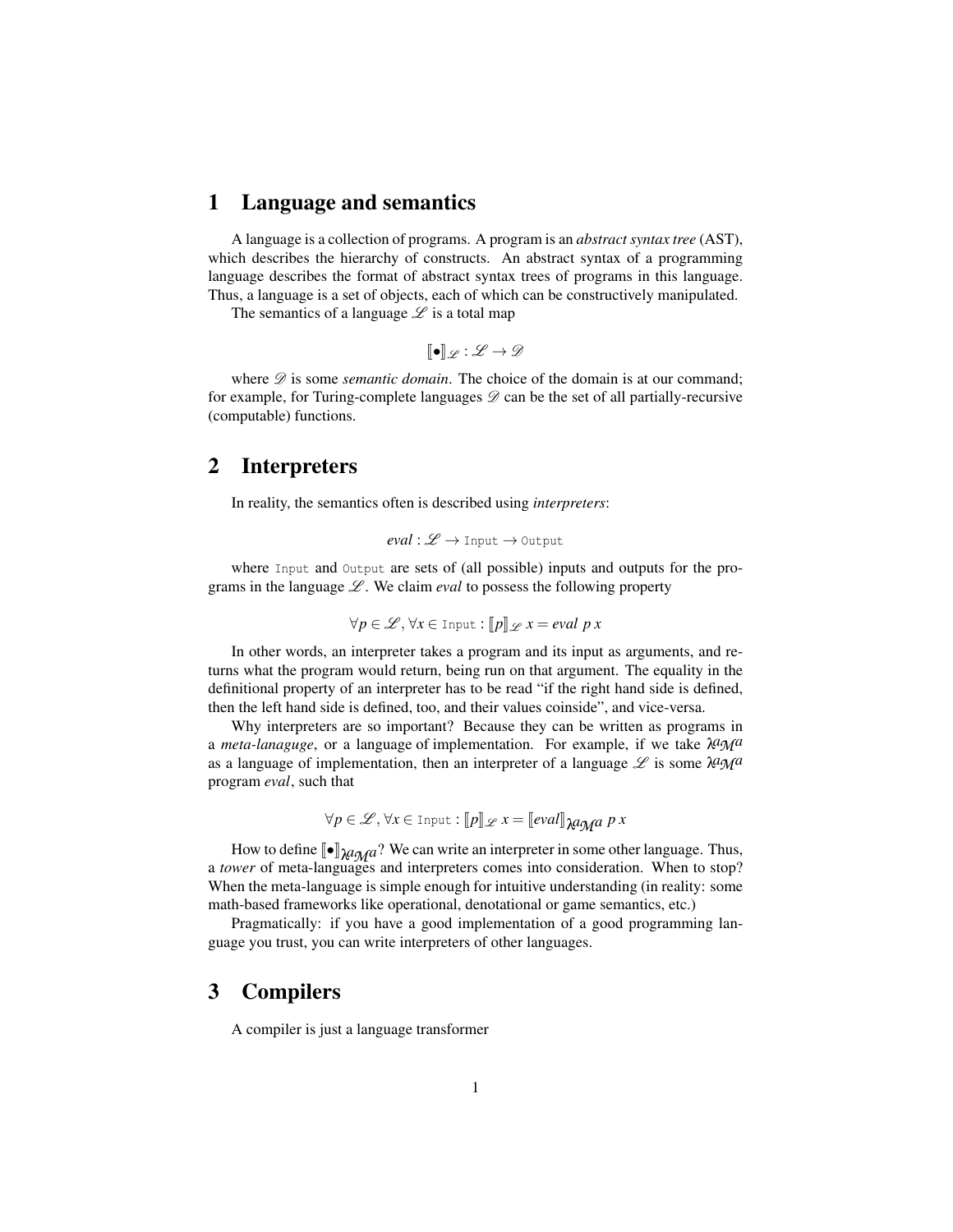$$
comp: \mathscr{L} \to \mathscr{M}
$$

for two languages  $\mathscr L$  and  $\mathscr M$ ; we expect a compiler to be total and to possess the following property:

$$
\forall p \in \mathcal{L} \quad [p]_{\mathcal{L}} = [\text{comp } p]_{\mathcal{M}}
$$

Again, the equality in this definition is understood functionally. The property itself is called a *complete* (or full) correctness. In reality compilers are *partially* correct, which means, that the domain of compiled programs can be wider.

And, again, we expect compilers to be defined in terms of some implementation language. Thus, a compiler is a program (in, say,  $\lambda q \gamma q$ ), such, that its semantics in <sup>λ</sup>*aM<sup>a</sup>* possesses the following property (fill the rest yourself).

## 4 The first example: the language of expressions

Abstract syntax:

$$
\mathcal{X} = \{x, y, z, \dots\}
$$
 (variables)  
\n
$$
\otimes = \{+, -, \times, /, \%, <, \le, >, \ge, =, \ne, \vee, \wedge\}
$$
 (binary operators)  
\n
$$
\mathcal{E} = \mathcal{X}
$$
 (expressions)  
\n
$$
\mathcal{E} \otimes \mathcal{E}
$$

Semantics of expressions:

- state  $\sigma : \mathcal{X} \to \mathbb{Z}$  assigns values to (some) variables;
- semantics  $\llbracket \bullet \rrbracket_{\mathcal{E}}$  assigns each to expression a partial map  $\Sigma \to \mathbb{Z}$ , where  $\Sigma$  is the set of all states.

Empty state  $\Lambda$ : undefined for any variable. *Big-step operational semantics* is defined via a ternary relation

$$
\Rightarrow_{\mathscr{E}}\subseteq\Sigma\times\mathscr{E}\times\mathbb{Z}
$$

An expression " $\sigma \stackrel{e}{\Rightarrow}_{\mathscr{E}} n$ " is informally interpreted as "an evaluation of an expression *e* in a state σ delivers a value *n*".

$$
\overline{\sigma \xrightarrow{n} \mathcal{E} n} \qquad \qquad [\text{Cos} \tau]
$$

$$
\begin{array}{c}\n x \in \mathcal{X} \\
\hline\n \sigma \Longrightarrow_{\mathcal{E}} \sigma x\n \end{array}
$$
\n[VaR]

$$
\frac{\sigma \stackrel{l}{\Longrightarrow}_{\mathscr{E}} x, \sigma \stackrel{r}{\Longrightarrow}_{\mathscr{E}} y}{\sigma \stackrel{l}{\Longrightarrow}_{\mathscr{E}} x \oplus y} \qquad \qquad [\text{BinoP}]
$$